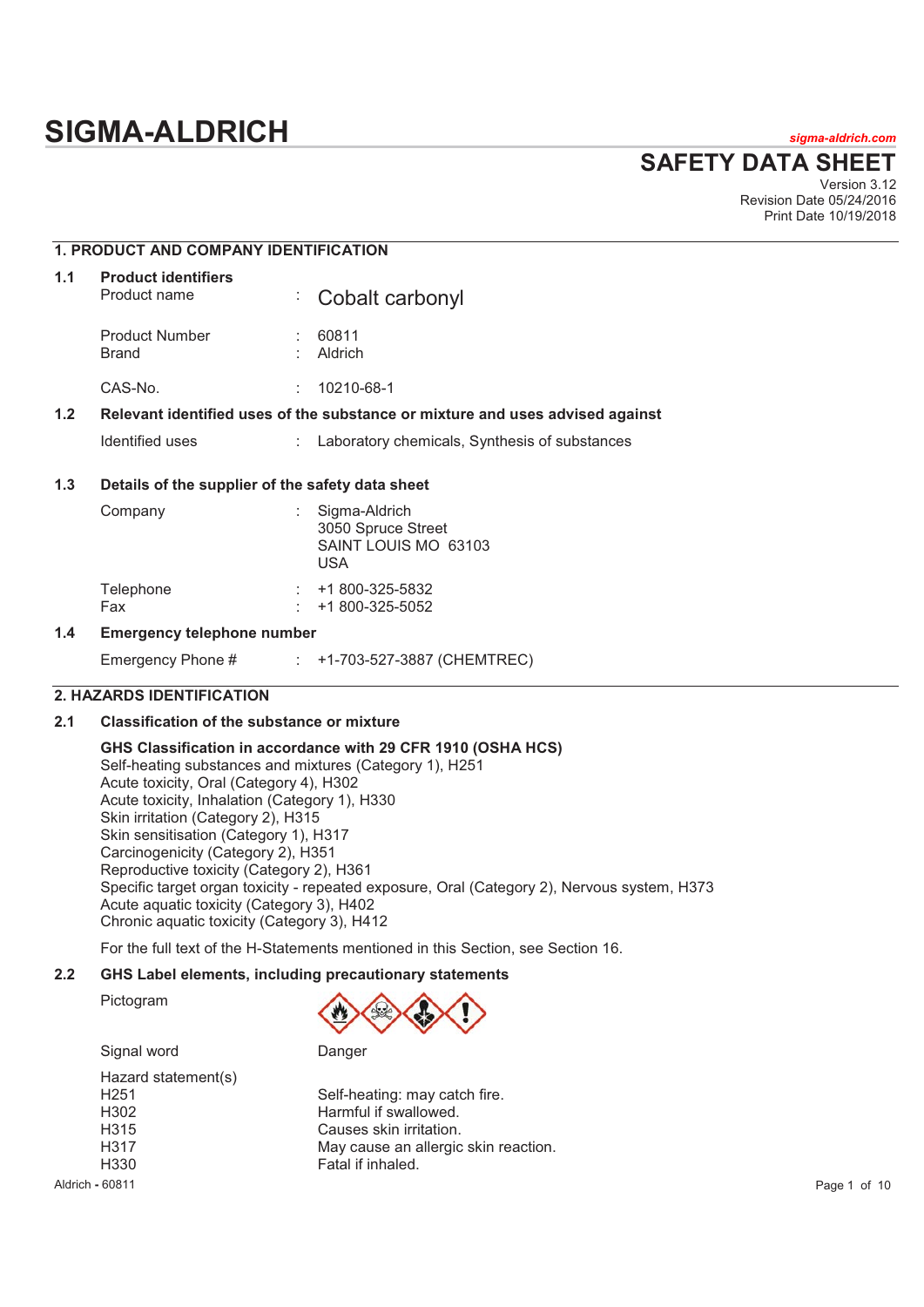| H351                       | Suspected of causing cancer.                                           |
|----------------------------|------------------------------------------------------------------------|
| H361                       | Suspected of damaging fertility or the unborn child.                   |
| H373                       | May cause damage to organs (Nervous system) through prolonged or       |
|                            | repeated exposure if swallowed.                                        |
| H412                       | Harmful to aquatic life with long lasting effects.                     |
| Precautionary statement(s) |                                                                        |
| P <sub>201</sub>           | Obtain special instructions before use.                                |
| P202                       | Do not handle until all safety precautions have been read and          |
|                            | understood.                                                            |
| $P235 + P410$              | Keep cool. Protect from sunlight.                                      |
| P260                       | Do not breathe dust/ fume/ gas/ mist/ vapours/ spray.                  |
| P264                       | Wash skin thoroughly after handling.                                   |
| P270                       | Do not eat, drink or smoke when using this product.                    |
| P271                       | Use only outdoors or in a well-ventilated area.                        |
| P272                       | Contaminated work clothing should not be allowed out of the workplace. |
| P273                       | Avoid release to the environment.                                      |
| P280                       | Wear protective gloves/ protective clothing/ eye protection/ face      |
|                            | protection.                                                            |
| P284                       | Wear respiratory protection.                                           |
| $P301 + P312 + P330$       | IF SWALLOWED: Call a POISON CENTER/doctor if you feel unwell.          |
|                            | Rinse mouth.                                                           |
| $P302 + P352$              | IF ON SKIN: Wash with plenty of soap and water.                        |
| $P304 + P340 + P310$       | IF INHALED: Remove person to fresh air and keep comfortable for        |
|                            | breathing. Immediately call a POISON CENTER/doctor.                    |
| $P308 + P313$              | IF exposed or concerned: Get medical advice/ attention.                |
| $P333 + P313$              | If skin irritation or rash occurs: Get medical advice/ attention.      |
| P362                       | Take off contaminated clothing and wash before reuse.                  |
| $P403 + P233$              | Store in a well-ventilated place. Keep container tightly closed.       |
| P405                       | Store locked up.                                                       |
| P407                       | Maintain air gap between stacks/ pallets.                              |
| P413                       | Store bulk masses greater than .? kg/ .? Ibs at temperatures not       |
|                            | exceeding .? °C/ .? °F.                                                |
| P420                       | Store away from other materials.                                       |
| P <sub>501</sub>           | Dispose of contents/ container to an approved waste disposal plant.    |

# **2.3 Hazards not otherwise classified (HNOC) or not covered by GHS** - none

# **3. COMPOSITION/INFORMATION ON INGREDIENTS**

| <b>Mixtures</b><br>Synonyms |                      | : Dicobalt octacarbonyl              |                                                                                                                                                         |                   |
|-----------------------------|----------------------|--------------------------------------|---------------------------------------------------------------------------------------------------------------------------------------------------------|-------------------|
| Formula                     |                      | $C_8$ Co <sub>2</sub> O <sub>8</sub> |                                                                                                                                                         |                   |
|                             | Molecular weight     | 341.95 g/mol                         |                                                                                                                                                         |                   |
|                             | Hazardous components |                                      |                                                                                                                                                         |                   |
| Component                   |                      |                                      | Classification                                                                                                                                          | Concentration     |
|                             | OctacarbonyIdicobalt |                                      |                                                                                                                                                         |                   |
|                             | CAS-No.              | 10210-68-1                           | Self-heat. 1; Acute Tox. 4;                                                                                                                             | $>= 90 - 5 = 100$ |
|                             | EC-No.               | 233-514-0                            | Acute Tox. 1; Skin Sens. 1;<br>Carc. 2; Aquatic Chronic 4;<br>H <sub>251</sub> , H <sub>302</sub> , H <sub>317</sub> , H <sub>330</sub> ,<br>H351, H413 | $\%$              |
| n-Hexane                    |                      |                                      |                                                                                                                                                         |                   |
|                             | CAS-No.              | 110-54-3                             | Flam. Liq. 2; Skin Irrit. 2; Repr.                                                                                                                      | $>= 10 - 520$ %   |
|                             | EC-No.               | 203-777-6                            | 2; STOT SE 3; STOT RE 2;                                                                                                                                |                   |
|                             | Index-No.            | 601-037-00-0                         | Asp. Tox. 1; Aquatic Acute 2;<br>Aquatic Chronic 2; H225,<br>H304, H315, H336, H361,<br>H373, H411                                                      |                   |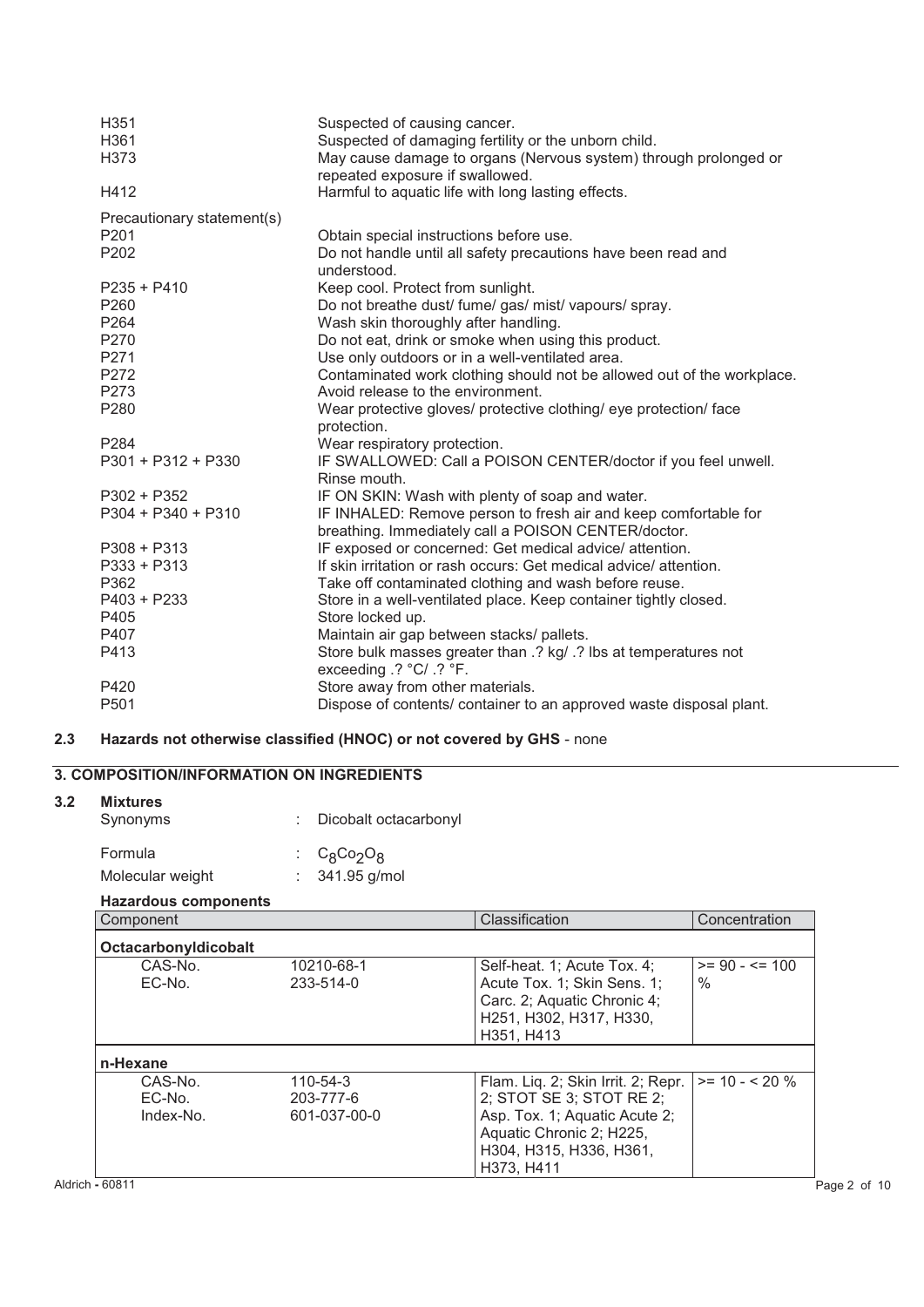For the full text of the H-Statements mentioned in this Section, see Section 16.

### **4. FIRST AID MEASURES**

#### **4.1 Description of first aid measures**

# **General advice**

Consult a physician. Show this safety data sheet to the doctor in attendance.Move out of dangerous area.

#### **If inhaled**

If breathed in, move person into fresh air. If not breathing, give artificial respiration. Consult a physician.

#### **In case of skin contact**

Wash off with soap and plenty of water. Take victim immediately to hospital. Consult a physician.

#### **In case of eye contact**

Flush eyes with water as a precaution.

#### **If swallowed**

Never give anything by mouth to an unconscious person. Rinse mouth with water. Consult a physician.

#### **4.2 Most important symptoms and effects, both acute and delayed**

The most important known symptoms and effects are described in the labelling (see section 2.2) and/or in section 11

#### **4.3 Indication of any immediate medical attention and special treatment needed**  No data available

# **5. FIREFIGHTING MEASURES**

#### **5.1 Extinguishing media**

**Suitable extinguishing media**  Use water spray, alcohol-resistant foam, dry chemical or carbon dioxide.

- **5.2 Special hazards arising from the substance or mixture**  No data available
- **5.3 Advice for firefighters**  Wear self-contained breathing apparatus for firefighting if necessary.

#### **5.4 Further information**  Use water spray to cool unopened containers.

#### **6. ACCIDENTAL RELEASE MEASURES**

#### **6.1 Personal precautions, protective equipment and emergency procedures**

Wear respiratory protection. Avoid dust formation. Avoid breathing vapours, mist or gas. Ensure adequate ventilation. Evacuate personnel to safe areas. Avoid breathing dust. For personal protection see section 8.

#### **6.2 Environmental precautions**

Prevent further leakage or spillage if safe to do so. Do not let product enter drains. Discharge into the environment must be avoided.

#### **6.3 Methods and materials for containment and cleaning up**

Sweep up and shovel. Contain spillage, and then collect with an electrically protected vacuum cleaner or by wetbrushing and place in container for disposal according to local regulations (see section 13). Keep in suitable, closed containers for disposal. Contain spillage, pick up with an electrically protected vacuum cleaner or by wet-brushing and transfer to a container for disposal according to local regulations (see section 13).

### **6.4 Reference to other sections**

For disposal see section 13.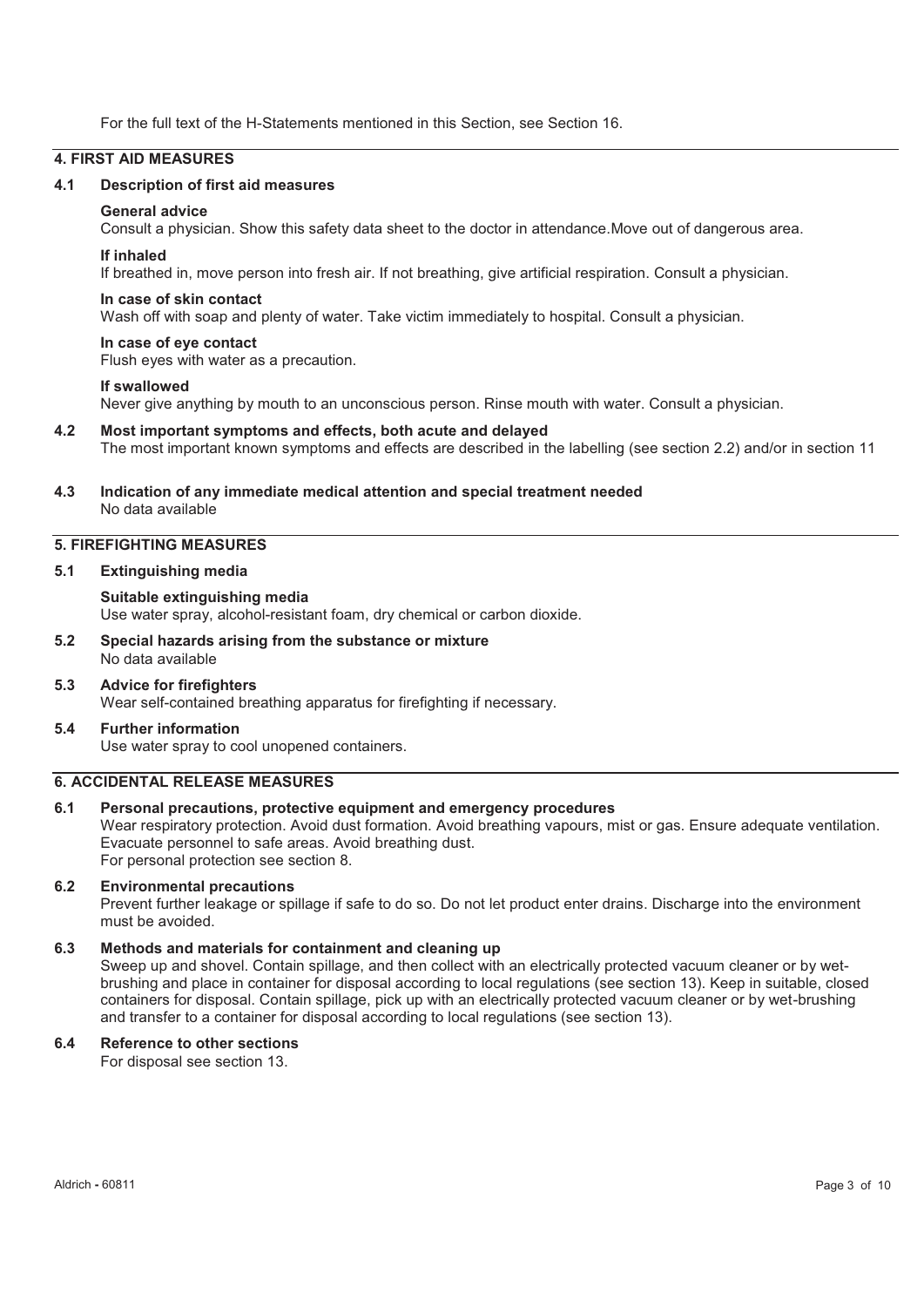# **7. HANDLING AND STORAGE**

#### **7.1 Precautions for safe handling**

Avoid contact with skin and eyes. Avoid formation of dust and aerosols.Further processing of solid materials may result in the formation of combustible dusts. The potential for combustible dust formation should be taken into consideration before additional processing occurs.

Provide appropriate exhaust ventilation at places where dust is formed.Keep away from sources of ignition - No smoking.

For precautions see section 2.2.

#### **7.2 Conditions for safe storage, including any incompatibilities**  Keep container tightly closed in a dry and well-ventilated place.

Recommended storage temperature 2 - 8 °C

Air sensitive. Handle and store under inert gas. Storage class (TRGS 510): Pyrophoric and self-heating hazardous materials

# **7.3 Specific end use(s)**

Apart from the uses mentioned in section 1.2 no other specific uses are stipulated

# **8. EXPOSURE CONTROLS/PERSONAL PROTECTION**

# **8.1 Control parameters**

# **Components with workplace control parameters**

| Component           | CAS-No.    | Value                 | Control                            | <b>Basis</b>                                                         |  |  |
|---------------------|------------|-----------------------|------------------------------------|----------------------------------------------------------------------|--|--|
|                     |            |                       | parameters                         |                                                                      |  |  |
| Octacarbonyldicobal | 10210-68-1 | <b>TWA</b>            | 0.100000                           | USA. ACGIH Threshold Limit Values                                    |  |  |
| t                   |            |                       | mg/m3                              | (TLV)                                                                |  |  |
|                     | Remarks    | Pulmonary edema       |                                    |                                                                      |  |  |
|                     |            | Spleen damage         |                                    |                                                                      |  |  |
|                     |            | <b>TWA</b>            | 0.100000                           | USA. NIOSH Recommended                                               |  |  |
|                     |            |                       | mg/m3                              | <b>Exposure Limits</b>                                               |  |  |
|                     |            | <b>TWA</b>            | $0.1$ mg/m $3$                     | <b>USA. ACGIH Threshold Limit Values</b>                             |  |  |
|                     |            |                       |                                    | (TLV)                                                                |  |  |
|                     |            | Pulmonary edema       |                                    |                                                                      |  |  |
|                     |            | Spleen damage         |                                    |                                                                      |  |  |
|                     |            | <b>TWA</b>            | $0.1$ mg/m $3$                     | <b>USA. NIOSH Recommended</b>                                        |  |  |
|                     |            |                       |                                    | <b>Exposure Limits</b>                                               |  |  |
| n-Hexane            | 110-54-3   | <b>TWA</b>            | 50.000000 ppm                      | <b>USA. ACGIH Threshold Limit Values</b>                             |  |  |
|                     |            |                       |                                    | (TLV)                                                                |  |  |
|                     |            |                       | Central Nervous System impairment  |                                                                      |  |  |
|                     |            | Eye irritation        |                                    |                                                                      |  |  |
|                     |            | Peripheral neuropathy |                                    |                                                                      |  |  |
|                     |            |                       |                                    | Substances for which there is a Biological Exposure Index or Indices |  |  |
|                     |            | (see BEI® section)    |                                    |                                                                      |  |  |
|                     |            |                       | Danger of cutaneous absorption     |                                                                      |  |  |
|                     |            | <b>TWA</b>            | 50.000000 ppm                      | USA. NIOSH Recommended                                               |  |  |
|                     |            |                       | 180.000000                         | <b>Exposure Limits</b>                                               |  |  |
|                     |            |                       | mg/m3                              |                                                                      |  |  |
|                     |            | <b>TWA</b>            | 500.000000                         | USA. Occupational Exposure Limits                                    |  |  |
|                     |            |                       | ppm                                | (OSHA) - Table Z-1 Limits for Air                                    |  |  |
|                     |            |                       | 1,800.000000                       | Contaminants                                                         |  |  |
|                     |            |                       | mg/m3                              |                                                                      |  |  |
|                     |            |                       | The value in mg/m3 is approximate. |                                                                      |  |  |
|                     |            | <b>TWA</b>            | 50 ppm                             | USA. ACGIH Threshold Limit Values                                    |  |  |
|                     |            |                       |                                    | (TLV)                                                                |  |  |
|                     |            |                       | Central Nervous System impairment  |                                                                      |  |  |
|                     |            | Eye irritation        |                                    |                                                                      |  |  |
|                     |            | Peripheral neuropathy |                                    |                                                                      |  |  |
|                     |            |                       |                                    | Substances for which there is a Biological Exposure Index or Indices |  |  |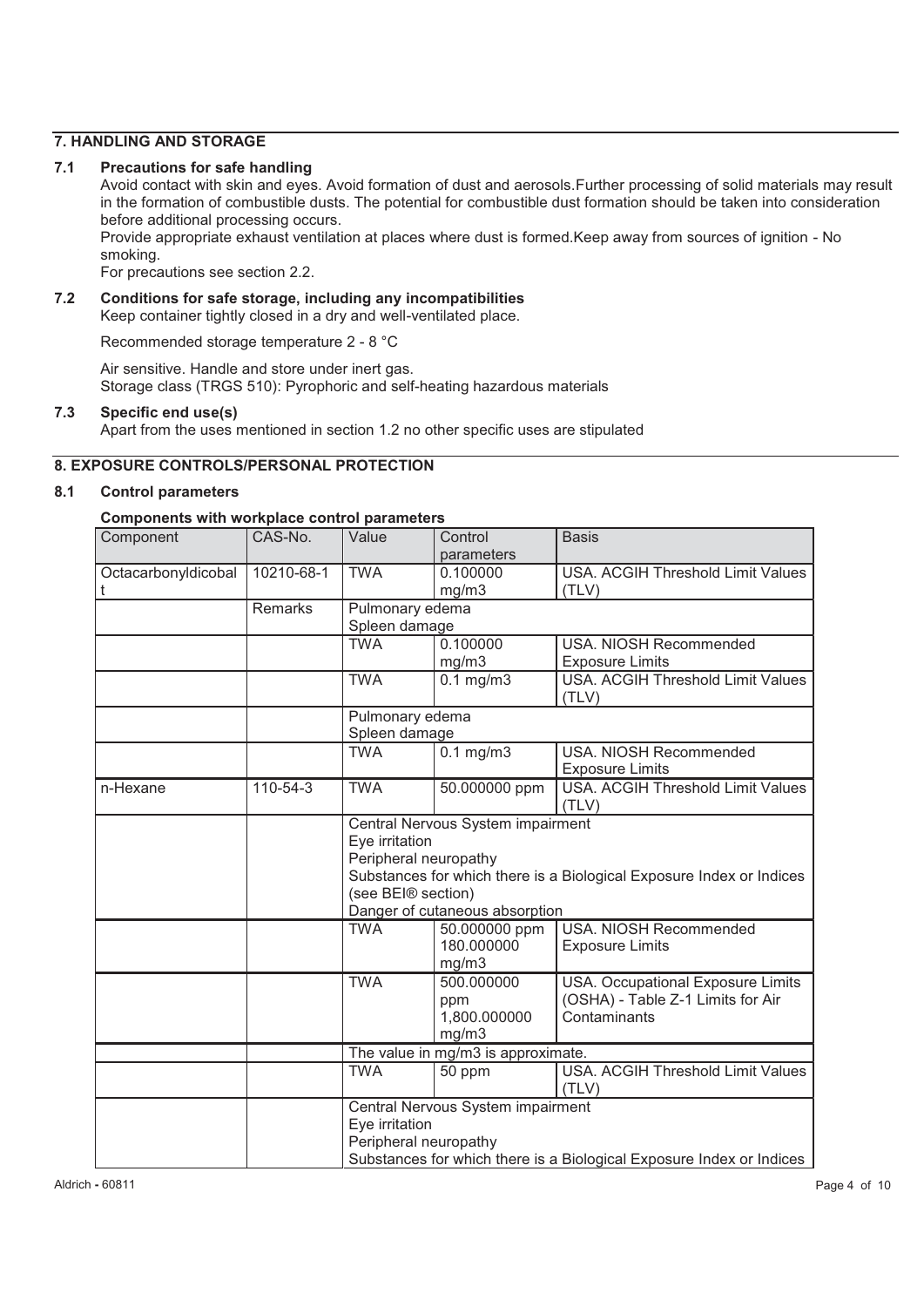| (see BEI® section)                 | Danger of cutaneous absorption |                                                                                               |
|------------------------------------|--------------------------------|-----------------------------------------------------------------------------------------------|
| TWA                                | 50 ppm<br>180 mg/m3            | USA, NIOSH Recommended<br><b>Exposure Limits</b>                                              |
| TWA                                | 500 ppm<br>1,800 mg/m3         | USA. Occupational Exposure Limits<br>(OSHA) - Table Z-1 Limits for Air<br>Contaminants        |
| The value in mg/m3 is approximate. |                                |                                                                                               |
|                                    |                                |                                                                                               |
| TWA                                | 50 ppm<br>$180$ mg/m $3$       | USA. OSHA - TABLE Z-1 Limits for<br>Air Contaminants - 1910.1000                              |
| <b>PEL</b>                         | 50 ppm<br>180 mg/m3            | California permissible exposure<br>limits for chemical contaminants<br>(Title 8, Article 107) |

#### **Biological occupational exposure limits**

| Component  | CAS-No.        | <b>Parameters</b>               | Value      | <b>Biological</b><br>specimen | <b>Basis</b>                                           |
|------------|----------------|---------------------------------|------------|-------------------------------|--------------------------------------------------------|
| l n-Hexane | $110 - 54 - 3$ | $2.5 -$<br>Hexanedione          | $0.4$ mg/l | Urine                         | ACGIH - Biological<br><b>Exposure Indices</b><br>(BEI) |
|            | Remarks        | End of shift at end of workweek |            |                               |                                                        |

#### **8.2 Exposure controls**

#### **Appropriate engineering controls**

Avoid contact with skin, eyes and clothing. Wash hands before breaks and immediately after handling the product.

#### **Personal protective equipment**

#### **Eye/face protection**

Face shield and safety glasses Use equipment for eye protection tested and approved under appropriate government standards such as NIOSH (US) or EN 166(EU).

#### **Skin protection**

Handle with gloves. Gloves must be inspected prior to use. Use proper glove removal technique (without touching glove's outer surface) to avoid skin contact with this product. Dispose of contaminated gloves after use in accordance with applicable laws and good laboratory practices. Wash and dry hands.

Full contact Material: Nitrile rubber Minimum layer thickness: 0.11 mm Break through time: 480 min Material tested:Dermatril® (KCL 740 / Aldrich Z677272, Size M)

Splash contact Material: Nitrile rubber Minimum layer thickness: 0.11 mm Break through time: 480 min Material tested:Dermatril® (KCL 740 / Aldrich Z677272, Size M)

data source: KCL GmbH, D-36124 Eichenzell, phone +49 (0)6659 87300, e-mail sales@kcl.de, test method: EN374

If used in solution, or mixed with other substances, and under conditions which differ from EN 374, contact the supplier of the CE approved gloves. This recommendation is advisory only and must be evaluated by an industrial hygienist and safety officer familiar with the specific situation of anticipated use by our customers. It should not be construed as offering an approval for any specific use scenario.

#### **Body Protection**

Complete suit protecting against chemicals, The type of protective equipment must be selected according to the concentration and amount of the dangerous substance at the specific workplace.

#### **Respiratory protection**

Where risk assessment shows air-purifying respirators are appropriate use a full-face particle respirator type N100 (US) or type P3 (EN 143) respirator cartridges as a backup to engineering controls. If the respirator is the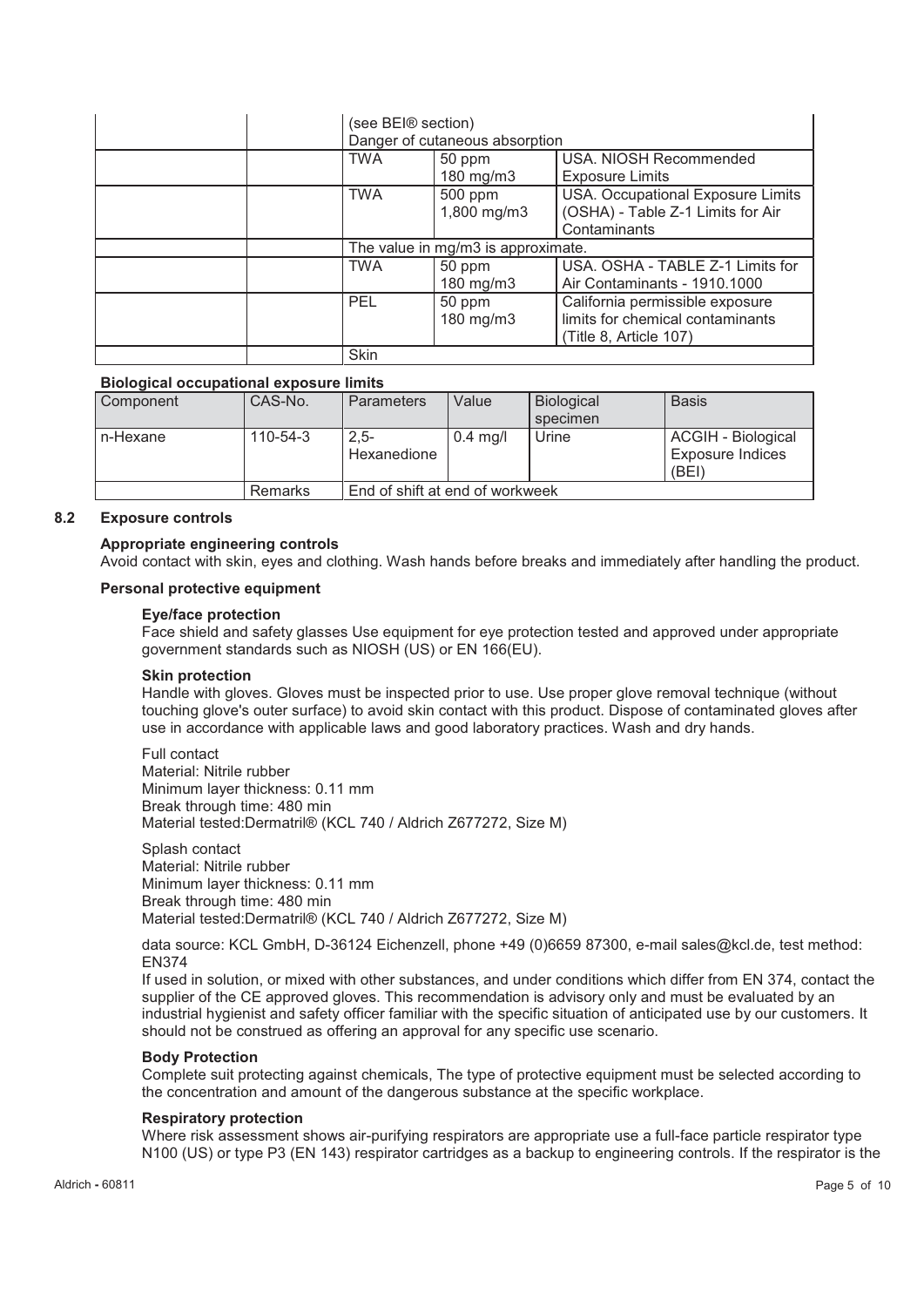sole means of protection, use a full-face supplied air respirator. Use respirators and components tested and approved under appropriate government standards such as NIOSH (US) or CEN (EU).

# **Control of environmental exposure**

Prevent further leakage or spillage if safe to do so. Do not let product enter drains. Discharge into the environment must be avoided.

# **9. PHYSICAL AND CHEMICAL PROPERTIES**

# **9.1 Information on basic physical and chemical properties**

|     | a)        | Appearance                                            | Form: crystalline<br>Colour: dark red |
|-----|-----------|-------------------------------------------------------|---------------------------------------|
|     | b)        | Odour                                                 | No data available                     |
|     | c)        | <b>Odour Threshold</b>                                | No data available                     |
|     | d)        | рH                                                    | No data available                     |
|     | e)        | Melting point/freezing<br>point                       | No data available                     |
|     | f)        | Initial boiling point and<br>boiling range            | No data available                     |
|     | g)        | Flash point                                           | $-23 °C (-9 °F)$                      |
|     | h)        | Evaporation rate                                      | No data available                     |
|     | i)        | Flammability (solid, gas)                             | No data available                     |
|     | j)        | Upper/lower<br>flammability or<br>explosive limits    | No data available                     |
|     | k)        | Vapour pressure                                       | No data available                     |
|     | $\vert$ ) | Vapour density                                        | No data available                     |
|     | m)        | Relative density                                      | No data available                     |
|     | n)        | Water solubility                                      | No data available                     |
|     | O)        | Partition coefficient: n-<br>octanol/water            | No data available                     |
|     | p)        | Auto-ignition<br>temperature                          | No data available                     |
|     | q)        | Decomposition<br>temperature                          | No data available                     |
|     | r)        | Viscosity                                             | No data available                     |
|     | s)        | <b>Explosive properties</b>                           | No data available                     |
|     | t)        | Oxidizing properties                                  | No data available                     |
| 9.2 |           | <b>Other safety information</b><br>No data available. |                                       |

#### **10. STABILITY AND REACTIVITY**

# **10.1 Reactivity**

No data available

# **10.2 Chemical stability**  Stable under recommended storage conditions.

**10.3 Possibility of hazardous reactions**  No data available

#### **10.4 Conditions to avoid**

No data available

Aldrich **-** 60811 Page 6 of 10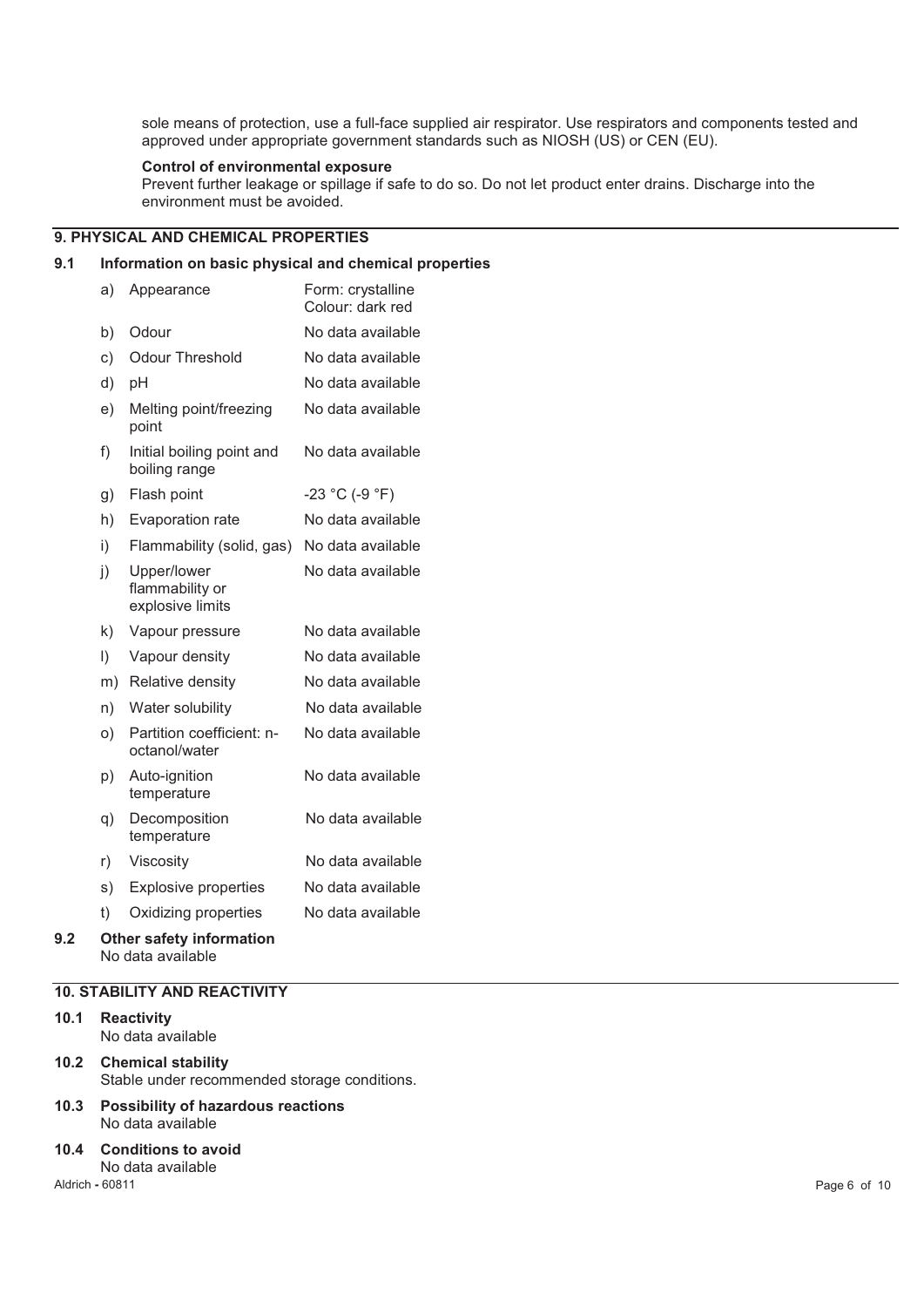#### **10.5 Incompatible materials**  Oxidizing agents

#### **10.6 Hazardous decomposition products**

Hazardous decomposition products formed under fire conditions. - Carbon oxides, Cobalt/cobalt oxides Other decomposition products - No data available In the event of fire: see section 5

# **11. TOXICOLOGICAL INFORMATION**

#### **11.1 Information on toxicological effects**

#### **Acute toxicity**

#### No data available

Inhalation: No data available

Dermal: No data available

No data available

**Skin corrosion/irritation**  No data available

**Serious eye damage/eye irritation**  No data available

**Respiratory or skin sensitisation**  No data available

**Germ cell mutagenicity** 

No data available

#### **Carcinogenicity**

IARC: 2B - Group 2B: Possibly carcinogenic to humans (Octacarbonyldicobalt)

- NTP: No component of this product present at levels greater than or equal to 0.1% is identified as a known or anticipated carcinogen by NTP.
- OSHA: No component of this product present at levels greater than or equal to 0.1% is identified as a carcinogen or potential carcinogen by OSHA.

#### **Reproductive toxicity**

No data available No data available

**Specific target organ toxicity - single exposure**  No data available

**Specific target organ toxicity - repeated exposure**  No data available

#### **Aspiration hazard**  No data available

# **Additional Information**

RTECS: Not available

Central nervous system depression, Lung irritation, chest pain, pulmonary edema, giddiness, slowed reaction time, slurred speech, Headache, Dizziness, Drowsiness, Unconsciousness

Stomach - Irregularities - Based on Human Evidence Stomach - Irregularities - Based on Human Evidence (Octacarbonyldicobalt)

# **12. ECOLOGICAL INFORMATION**

# **12.1 Toxicity**

No data available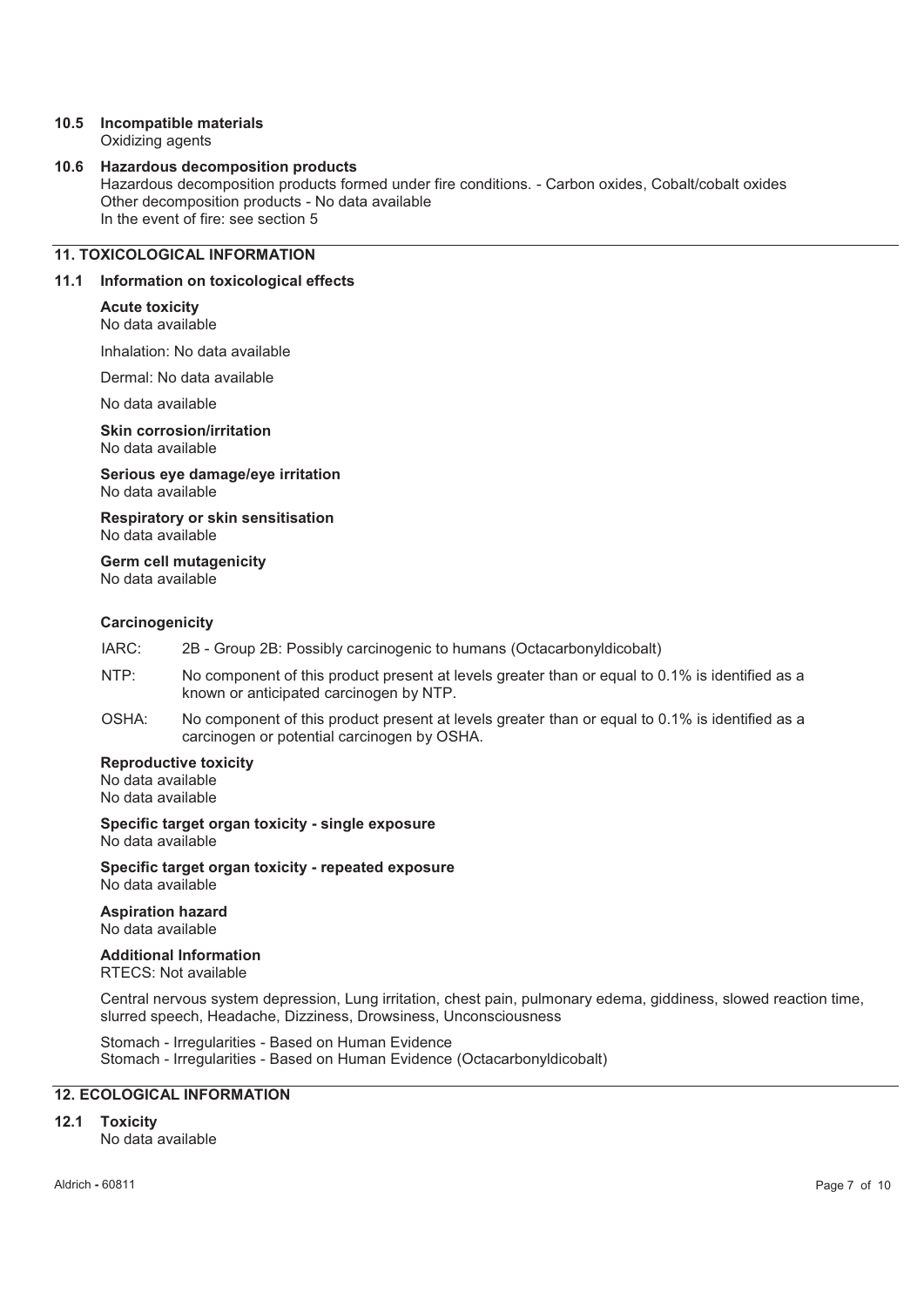#### **12.2 Persistence and degradability**  No data available

- **12.3 Bioaccumulative potential**  No data available
- **12.4 Mobility in soil**  No data available
- **12.5 Results of PBT and vPvB assessment**

PBT/vPvB assessment not available as chemical safety assessment not required/not conducted

#### **12.6 Other adverse effects**

An environmental hazard cannot be excluded in the event of unprofessional handling or disposal. Harmful to aquatic life with long lasting effects.

# **13. DISPOSAL CONSIDERATIONS**

#### **13.1 Waste treatment methods**

#### **Product**

Burn in a chemical incinerator equipped with an afterburner and scrubber but exert extra care in igniting as this material is highly flammable. Offer surplus and non-recyclable solutions to a licensed disposal company. Contact a licensed professional waste disposal service to dispose of this material. Dissolve or mix the material with a combustible solvent and burn in a chemical incinerator equipped with an afterburner and scrubber.

#### **Contaminated packaging**

Dispose of as unused product.

# **14. TRANSPORT INFORMATION**

#### **DOT (US)**

UN number: 3190 Class: 4.2 Packing group: II Proper shipping name: Self-heating solid, inorganic, n.o.s. (Octacarbonyldicobalt) Reportable Quantity (RQ):

Poison Inhalation Hazard: No

#### **IMDG**

UN number: 3190 Class: 4.2 Packing group: II EMS-No: F-A, S-J Proper shipping name: SELF-HEATING SOLID, INORGANIC, N.O.S. (Octacarbonyldicobalt)

#### **IATA**

UN number: 3190 Class: 4.2 Packing group: II Proper shipping name: Self-heating solid, inorganic, n.o.s. (Octacarbonyldicobalt)

# **15. REGULATORY INFORMATION**

#### **SARA 302 Components**  The following components are subject to reporting levels established by SARA Title III, Section 302: **Octacarbonyldicobalt** CAS-No. 10210-68-1 **SARA 313 Components**  The following components are subject to reporting levels established by SARA Title III, Section 313: n-Hexane CAS-No. 110-54-3 Octacarbonyldicobalt 10210-68-1 1994-04-01

#### **SARA 311/312 Hazards**

Reactivity Hazard, Acute Health Hazard, Chronic Health Hazard

#### **Massachusetts Right To Know Components**

|                      | CAS-No.    | <b>Revision Date</b> |
|----------------------|------------|----------------------|
| Octacarbonyldicobalt | 10210-68-1 | 1994-04-01           |
| n-Hexane             | 110-54-3   | 2007-07-01           |
|                      |            |                      |

 $\overline{a}$  .  $\overline{a}$  . . .

Revision Date 1994-04-01

Revision Date 2007-07-01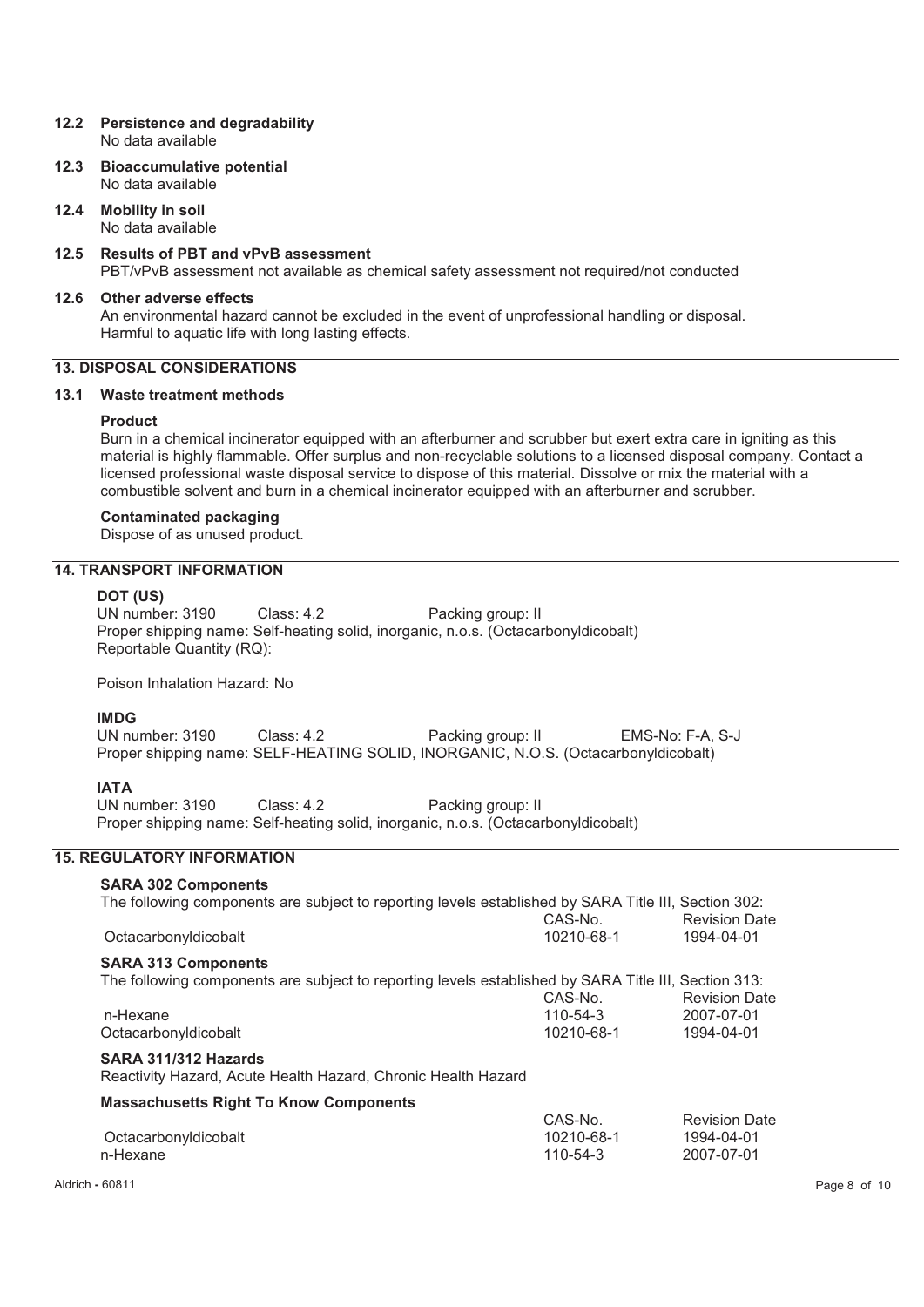#### **Pennsylvania Right To Know Components**

| <b>FULLOWED IN STREET IN THE TELLOW COMPUTED</b> |                |                      |
|--------------------------------------------------|----------------|----------------------|
|                                                  | CAS-No.        | <b>Revision Date</b> |
| Octacarbonyldicobalt                             | 10210-68-1     | 1994-04-01           |
| n-Hexane                                         | $110 - 54 - 3$ | 2007-07-01           |
| <b>New Jersey Right To Know Components</b>       |                |                      |
|                                                  | CAS-No.        | <b>Revision Date</b> |
| Octacarbonyldicobalt                             | 10210-68-1     | 1994-04-01           |
| n-Hexane                                         | $110 - 54 - 3$ | 2007-07-01           |

#### **California Prop. 65 Components**

This product does not contain any chemicals known to State of California to cause cancer, birth defects, or any other reproductive harm.

# **16. OTHER INFORMATION**

#### **Full text of H-Statements referred to under sections 2 and 3.**

| Acute Tox.           | Acute toxicity                                                                   |
|----------------------|----------------------------------------------------------------------------------|
| <b>Aquatic Acute</b> | Acute aquatic toxicity                                                           |
| Aquatic Chronic      | Chronic aquatic toxicity                                                         |
| Asp. Tox.            | Aspiration hazard                                                                |
| Carc.                | Carcinogenicity                                                                  |
| Flam. Liq.           | Flammable liquids                                                                |
| H <sub>225</sub>     | Highly flammable liquid and vapour.                                              |
| H <sub>251</sub>     | Self-heating: may catch fire.                                                    |
| H302                 | Harmful if swallowed.                                                            |
| H304                 | May be fatal if swallowed and enters airways.                                    |
| H315                 | Causes skin irritation.                                                          |
| H317                 | May cause an allergic skin reaction.                                             |
| H330                 | Fatal if inhaled.                                                                |
| H336                 | May cause drowsiness or dizziness.                                               |
| H351                 | Suspected of causing cancer.                                                     |
| H361                 | Suspected of damaging fertility or the unborn child.                             |
| H373                 | May cause damage to organs $(\sqrt{k})^*$ ORG REP ORAL/\$/) through prolonged or |
|                      | repeated exposure if swallowed.                                                  |
| H402                 | Harmful to aquatic life.                                                         |
| H411                 | Toxic to aquatic life with long lasting effects.                                 |
| H412                 | Harmful to aquatic life with long lasting effects.                               |
| H413                 | May cause long lasting harmful effects to aquatic life.                          |
| Repr.                | Reproductive toxicity                                                            |
| Self-heat.           | Self-heating substances and mixtures                                             |
| Skin Irrit.          | Skin irritation                                                                  |
| Skin Sens.           | Skin sensitisation                                                               |
| <b>ILIMIC DALLA</b>  |                                                                                  |

#### **HMIS Rating**

| <b>NFPA Rating</b>     |  |
|------------------------|--|
| <b>Physical Hazard</b> |  |
| Flammability:          |  |
| Chronic Health Hazard: |  |
| Health hazard:         |  |

| 4 |
|---|
| 2 |
| 2 |
|   |

# **Further information**

Aldrich **-** 60811 Page 9 of 10 Copyright 2016 Sigma-Aldrich Co. LLC. License granted to make unlimited paper copies for internal use only. The above information is believed to be correct but does not purport to be all inclusive and shall be used only as a guide. The information in this document is based on the present state of our knowledge and is applicable to the product with regard to appropriate safety precautions. It does not represent any guarantee of the properties of the product. Sigma-Aldrich Corporation and its Affiliates shall not be held liable for any damage resulting from handling